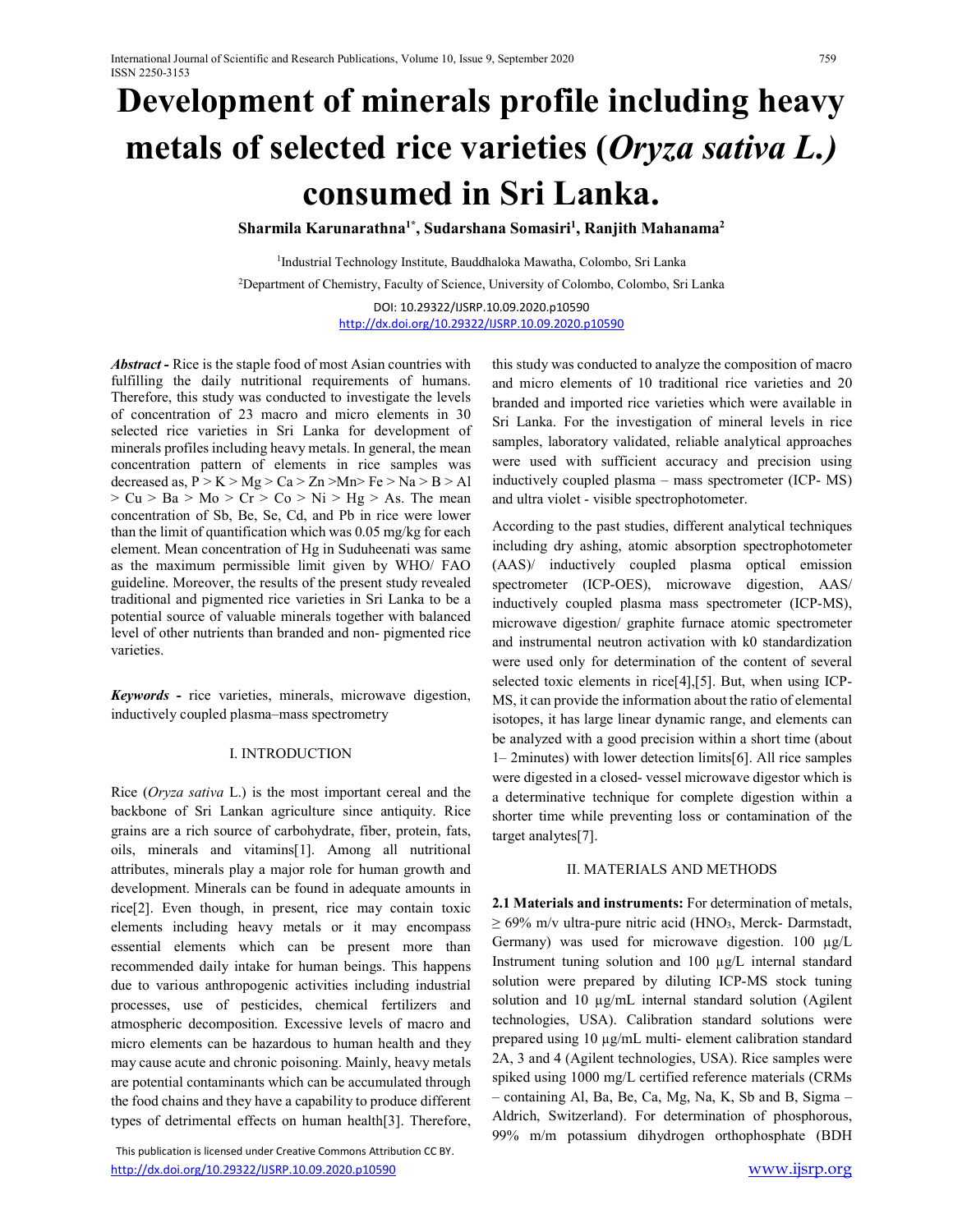laboratory reagents, India) was used to prepare 1000 mg/L phosphate stock solution. 99% m/m Ammonium-metavanadate (Riedel-dehaen) and 99% m/m ammonium heptamolybdatetetrahydrate (Merck, Germany) were used for the colorimetric reaction.  $69.0\n-72.0\%$  m/v HNO<sub>3</sub> (Research – Lab Fine Chem, Mumbai) and 37% m/v HCl (ARISTAR, VMR) were used for acid digestion of the samples.

All determinations of metals were carried out by inductively coupled plasma – mass spectrometer (ICP- MS Agilent 7900, Japan). Phosphorous content in rice samples were determined by using UV- visible spectrophotometer (UV-1800, Shimadzu, Japan). Samples were digested using a microwave digester (CEM MARS Xpress, model 240/50, United States). Analytical balance (DENVER TP 214, United States) was used to weigh the samples with an accuracy of 0.0001 g.

**2.2 Analysis of mineral composition of rice:** 30 rice samples were randomly selected from a local market in Sri Lanka for the analysis. For determination of metals, rice samples (about 0.5000 g) were digested in the microwave digester at 180 °C for 30 minutes using 10.0 mL of ultrapure HNO<sub>3</sub>. The digested solution was transferred to a 25.0 mL volumetric flask. Metal content of the samples were determined by ICP- MS. Details of the instrumental settings are given in Table 1. For determination of phosphorous, the rice sample (about 2.0000 g) was ashed at 480 ˚C for 6 hours. 100.0 mL of distilled water was added and it was boiled. 10.0 mL of conc. HCl and 10.0 mL of conc. HNO3 were added to the boiling solution. The solution was transferred to a 100.0 mL volumetric flask. Vanadomolybdate reagent was added and, absorbance was measured at 420 nm using cell with a 1cm path length.

**2.3 Statistical analysis and graphical presentation:** All data were analyzed using Microsoft Excel (version 2013) and Minitab software (version 16) respectively. The data were subjected for analysis of variance at 95 % confidence level (ANOVA,  $p < 0.05$ ) with excel and principal component analysis was carried out in order to determine relationships between traditional and branded rice varieties as well as pigmented and non- pigmented rice varieties.

**Table 1: ICP – MS operating conditions**

| Operating conditions |                             |  |  |  |  |  |  |  |
|----------------------|-----------------------------|--|--|--|--|--|--|--|
| Nebulizer            | Meinhard concentric<br>400  |  |  |  |  |  |  |  |
|                      | $\mu$ L/min                 |  |  |  |  |  |  |  |
| Spray chamber        | Scott- type double-<br>pass |  |  |  |  |  |  |  |
|                      | water cooled                |  |  |  |  |  |  |  |
| Cell geometry        | Octoploe                    |  |  |  |  |  |  |  |
| Sampling cone        | Nickel, 1.0 mm orifice      |  |  |  |  |  |  |  |
| Skimmer cone         | Nickel, 0.2 mm orifice      |  |  |  |  |  |  |  |
| RF power             | 1500 W                      |  |  |  |  |  |  |  |
| Reflected power      | $\leq$ 15 W                 |  |  |  |  |  |  |  |
| Standard mode        |                             |  |  |  |  |  |  |  |
| Plasma gas flow      | $15.0$ L min <sup>-1</sup>  |  |  |  |  |  |  |  |
| Nebulizer gas flow   | $1.05$ L min <sup>-1</sup>  |  |  |  |  |  |  |  |
| Auxiliary gas flow   | $0.90 \text{ L min}^{-1}$   |  |  |  |  |  |  |  |
| He mode              |                             |  |  |  |  |  |  |  |
| He gas flow          | 5.0 $L \text{ min}^{-1}$    |  |  |  |  |  |  |  |
| Octopole bias        | -18 V                       |  |  |  |  |  |  |  |
| Quadrapole bias      | -13 V                       |  |  |  |  |  |  |  |
|                      |                             |  |  |  |  |  |  |  |

# III RESULTS AND DISCUSSION

Concentrations of selected macro and micro elements of thirty rice samples were given in the table 2. Reliable and accurate data were generated using the validated test methods. Recovery percentages for each element were within the range from 78.5 % to 108 %. According to the results of the study, P, K and Mg were available in higher amounts compared to other elements considered during analysis of selected rice varieties. Phosphorous (P) was the most abundant element found in all rice varieties, which ranged from 0.130±0.015 % to 0.630± 0.075 %. Basmathi contained the lowest P level while Dikwee comprised the highest amount of P. Godaheenati contained the highest K and Mg levels which were 0.430± 0.021 % and 0.108± 0.007 % respectively. Madathawalu contained the lowest K level which was  $0.073\pm$ 0.004 % and Basmathi contained the lowest Mg level whichwas0.014 $\pm$  0.001 %. All the traditional rice varieties contained Na in considerable levels. The lowest Na level of  $2.52 \pm 0.15$  mg/kg was found in Keeri samba 2 while the highest Na level of5.95± 0.36 mg/kg was found in Godaheenati. The highest Ca level found was 192.90± 11.57 mg/kg in Red Samba and the lowest of 108.31± 6.50 mg/kg was found in Nadu 4.

The highest B level detected was 7.90± 0.76 mg/kg in Nadu 4 and the lowest B level detected was  $0.40 \pm 0.04$  mg/kg in Pachchaperumal. Madathawalu contained the highest Al level which was  $4.10 \pm 0.36$  mg/kg. Zn, Mn and Fe were the micro elements present at the highest levels in selected rice samples. The lowest Zn level of 11.60± 0.56 mg/kg was found in red raw rice while the highest level of 46.30± 2.22 mg/kg was found in Rathuheenati.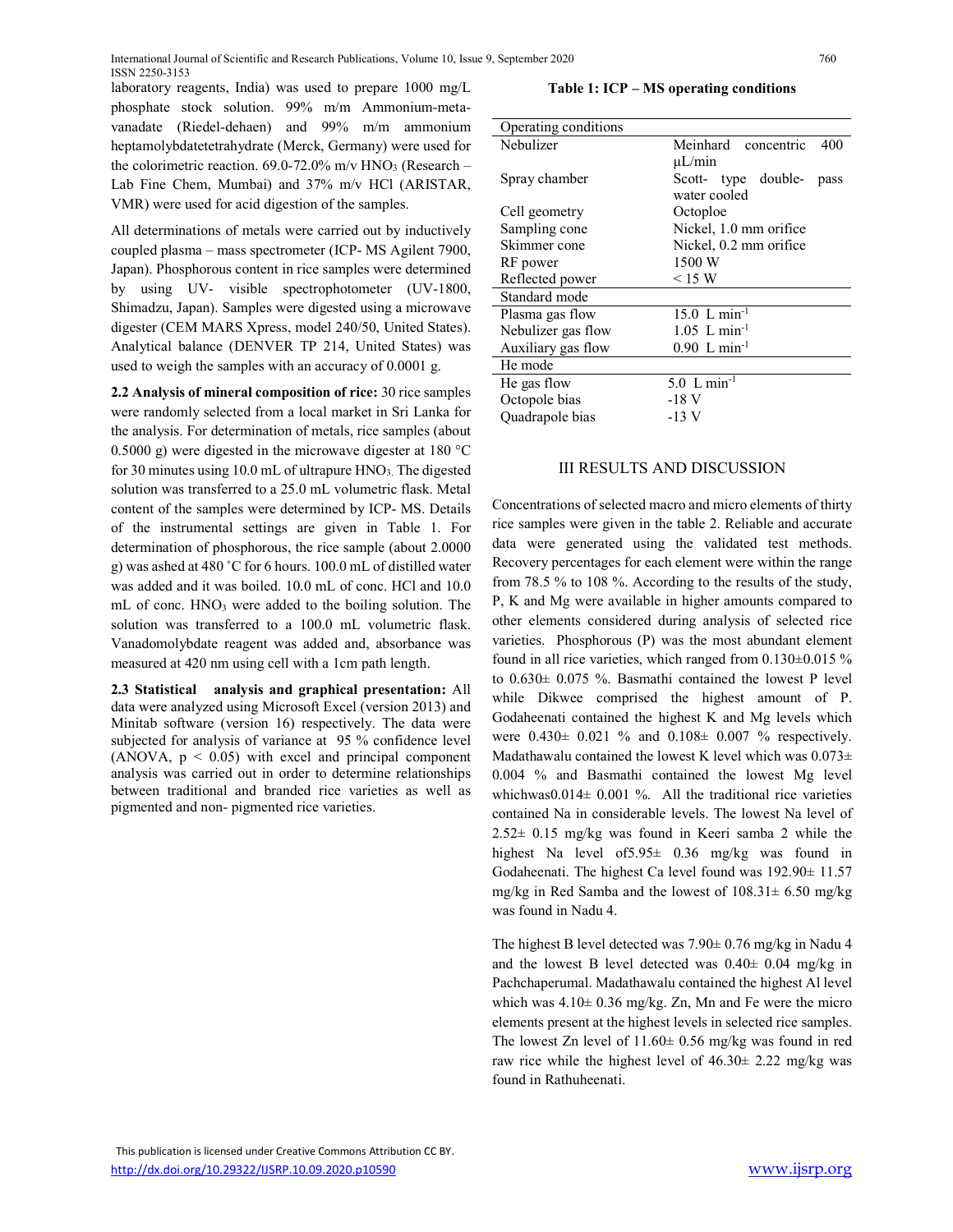| <b>Rice Variety</b> | Traditional/              | Crop duration | Colour of<br>the | Appearance      | Raw/            |           |  |
|---------------------|---------------------------|---------------|------------------|-----------------|-----------------|-----------|--|
|                     | Improved                  |               | pericarp         | Length/ mm      | Width/<br>mm    | Parboiled |  |
| Dikwee              | Traditional<br>4.5 months |               | red              | $5.51 \pm 0.02$ | $1.74 \pm 0.01$ | Raw       |  |
| Godaheenati         | Traditional               | 3.5 months    | red              | $5.16 \pm 0.01$ | $1.98 \pm 0.01$ | Raw       |  |
| Rathuheenati        | Traditional               | 4 months      | red              | $3.76 \pm 0.04$ | $1.96 \pm 0.01$ | Raw       |  |
| Suduheenati         | Traditional               | 4 months      | red              | $5.98 \pm 0.01$ | $2.14 \pm 0.01$ | Raw       |  |
| Pachchaperumal      | Traditional               | 3 months      | red              | $5.22 \pm 0.01$ | $2.34 \pm 0.01$ | Raw       |  |
| Suwandel            | Traditional               | 3 months      | White            | $3.69 \pm 0.04$ | $1.80 \pm 0.02$ | Raw       |  |
| Masuran             | Traditional               | 4.5 months    | red              | $3.89 \pm 0.04$ | $2.27 \pm 0.01$ | Raw       |  |
| Herathbanda         | Traditional               | 3.5 months    | red              | $5.47 \pm 0.01$ | $2.27 \pm 0.01$ | Raw       |  |
| Madathawalu         | Traditional               | 3.5 months    | red              | $5.62 \pm 0.01$ | $2.26 \pm 0.01$ | Raw       |  |
| Sulai               | Traditional               | 3.5 months    | red              | $5.31 \pm 0.01$ | $2.29 \pm 0.01$ | Raw       |  |
| Red raw rice        | Improved                  | 3.5 months    | red              | $6.20 \pm 0.02$ | $1.90 \pm 0.01$ | Raw       |  |
| Tempered red samba  | Improved                  | 3.5 months    | red              | $3.97 \pm 0.03$ | $1.94 \pm 0.01$ | Parboiled |  |
| Red nadu            | 3.5 months<br>Improved    |               | red              | $5.18 \pm 0.01$ | $2.10 \pm 0.01$ | Parboiled |  |
| Red samba           | Improved                  | 3.5 months    | red              | $3.84 \pm 0.03$ | $1.98 \pm 0.05$ | Parboiled |  |
| Rathukekulu         | Improved                  | 3.5 months    | red              | $6.22 \pm 0.02$ | $1.88 \pm 0.01$ | Raw       |  |
| Basmathi            | Improved                  | 5 months      | White            | $6.42 \pm 0.03$ | $1.70 \pm 0.01$ | Parboiled |  |
| White raw rice      | 3.5 months<br>Improved    |               | White            | $5.00 \pm 0.01$ | $2.20 \pm 0.02$ | Raw       |  |
| White samba raw     | Improved                  | 4 months      | White            | $3.69 \pm 0.04$ | $1.95 \pm 0.05$ | Raw       |  |
| Nadu 1              | Improved                  | 3 months      | White            | $5.30 \pm 0.01$ | $2.31 \pm 0.01$ | Parboiled |  |
| Nadu 2              | Improved                  | 3 months      | White            | $5.20 \pm 0.01$ | $2.24 \pm 0.01$ | Parboiled |  |
| Nadu 3              | Improved                  | 3 months      | White            | $5.30 \pm 0.01$ | $1.90 \pm 0.01$ | Parboiled |  |
| Nadu 4              | Improved                  | 3 months      | White            | $5.10 \pm 0.01$ | $2.10 \pm 0.01$ | Parboiled |  |
| Nadu 5              | Improved                  | 3 months      | White            | $5.28 \pm 0.01$ | $2.18 \pm 0.01$ | Parboiled |  |
| Samba 1             | Improved                  | 3.5 months    | White            | $3.88 \pm 0.03$ | $2.01 \pm 0.05$ | Parboiled |  |
| Samba 2             | Improved                  | 3.5 months    | White            | $4.00 \pm 0.03$ | $1.90 \pm 0.05$ | Parboiled |  |
| Samba 3             | Improved                  | 3.5 months    | White            | $3.97 \pm 0.01$ | $2.06 \pm 0.05$ | Parboiled |  |
| Samba 4             | Improved                  | 3.5 months    | White            | $3.88 \pm 0.03$ | $2.00 \pm 0.05$ | Parboiled |  |
| Samba 5             | Improved                  | 3.5 months    | White            | $3.78 \pm 0.03$ | $1.93 \pm 0.05$ | Parboiled |  |
| Keeri samba 1       | Improved                  | 3.5 months    | White            | $4.04 \pm 0.20$ | $1.70 \pm 0.01$ | Parboiled |  |
| Keeri samba 2       | Improved                  | 3.5 months    | White            | $4.02 \pm 0.20$ | $1.70 \pm 0.01$ | Parboiled |  |

The concentration range for Mn was from  $2.10 \pm 0.10$  to  $39.60 \pm 1.00$ 1.78 mg/kg. The highest Mn content was found in Rathuheenati while the lowest Mn content was found in Keeri samba 2. The concentration range for Fe of selected rice samples was from 0.70± 0.02to 29.40± 1.76 mg/kg. Rathuheenati contained the highest concentration of Fe while Nadu 1 contained the lowest concentration of Fe. Cu and Mo content of rice varieties did not elicit a great variation except Dikwee, Godaheenati and Masuran. Godaheenati, Rathuheenati, Pachchaperumal and Suwandel contained As in a considerable level of concentration which did not exceed the maximum permissible limit in rice which is 0.2 mg/kg

 This publication is licensed under Creative Commons Attribution CC BY. http://dx.doi.org/10.29322/IJSRP.10.09.2020.p10590 www.ijsrp.org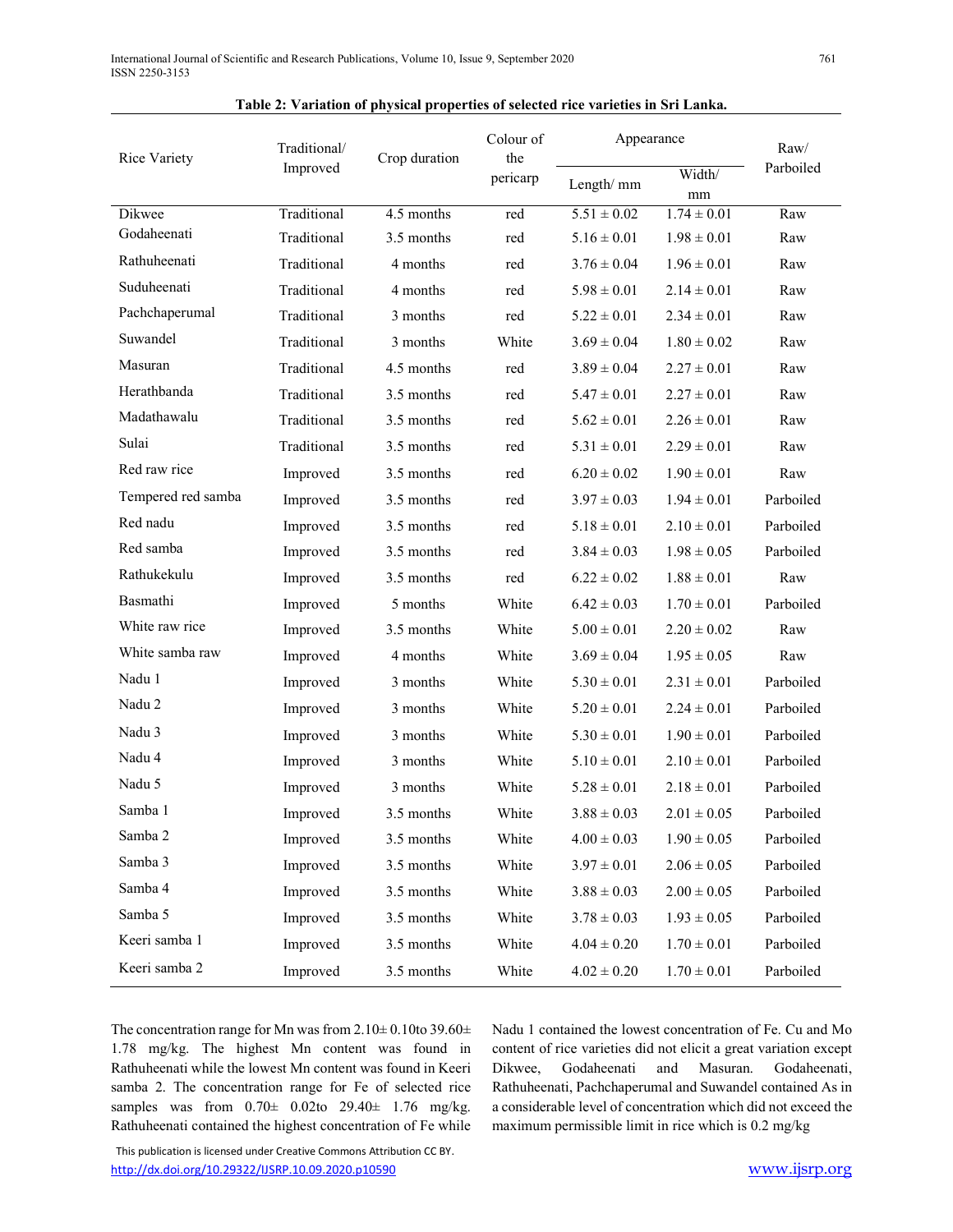# **Table 3: Concentrations of selected elements in analyzed rice samples.**

|           | $P(As P2O5)$<br>(%)  |                     |                     |                                         |                                    |                                                              |                                                 |                                                        |                          |                                                        |
|-----------|----------------------|---------------------|---------------------|-----------------------------------------|------------------------------------|--------------------------------------------------------------|-------------------------------------------------|--------------------------------------------------------|--------------------------|--------------------------------------------------------|
| Name      |                      |                     |                     |                                         |                                    |                                                              |                                                 |                                                        |                          |                                                        |
| of the    |                      |                     |                     |                                         |                                    |                                                              |                                                 |                                                        |                          |                                                        |
| variety   |                      | ४<br>१              | <u>g</u> &          | Na $\frac{\text{Na}}{\text{(mg/\,kg)}}$ | $\left(\mathrm{mg/kg}\right)$<br>ී | $\left( \mathrm{m}g/\mathrm{kg}\right)$<br>$\mathbf{\Omega}$ | $\left(\mathrm{mg/kg}\right)$<br>$\overline{A}$ | $\frac{\mathrm{Sb}}{\mathrm{m}\mathrm{g}/\mathrm{kg}}$ | $(\mathrm{mg/kg})$<br>Be | $\left( \mathrm{m}g/\mathrm{kg}\right)$<br>$_{\rm Ba}$ |
|           |                      |                     |                     |                                         |                                    |                                                              |                                                 |                                                        |                          |                                                        |
| Dikwee    | $0.630 \pm$          | $0.288 \pm$         | $0.072 +$           | $4.93 \pm$                              | $116.21 \pm$                       | $1.50\pm$                                                    | $2.70 +$                                        | N. D.                                                  | N.D.                     | $0.40\pm$                                              |
|           | 0.075                | 0.014               | 0.004               | $0.30\,$                                | 6.97                               | 0.14                                                         | 0.24                                            | < 0.05                                                 | < 0.05                   | 0.04                                                   |
| Goda      | $0.580 \pm$          | $0.430+$            | $0.108 +$           | $5.95 \pm$                              | $154.16 \pm$                       | $4.60 \pm$                                                   | $1.30+$                                         | N.D.                                                   | N.D.                     | $0.70 \pm$                                             |
| heenati   | 0.069                | 0.021               | 0.007               | 0.36                                    | 9.25                               | 0.44                                                         | 0.11                                            | < 0.05                                                 | < 0.05                   | $0.06\,$                                               |
| Rathu     | $0.388 \pm$          | $0.270 \pm$         | $0.066 \pm$         | $5.50+$                                 | $129.65 \pm$                       | $5.50+$                                                      | $0.30 \pm$                                      | N.D.                                                   | N. D.                    | $0.30\pm$                                              |
| heenati   | 0.046                | 0.013               | 0.004               | 0.33                                    | 7.78                               | 0.53                                                         | 0.03                                            | < 0.05                                                 | < 0.05                   | 0.03                                                   |
| Sudu      | $0.416 \pm$          | $0.248 +$           | $0.056 \pm$         | $5.58 \pm$                              | $150.21 \pm$                       | $4.20 +$                                                     | $2.30+$                                         | $\overline{N}$ . $\overline{D}$ .                      | N.D.                     | $1.80\pm$                                              |
| heenati   | 0.050                | 0.012               | 0.003               | 0.33                                    | 9.01                               | 0.40                                                         | $0.20\,$                                        | < 0.05                                                 | < 0.05                   | 0.16                                                   |
| Pachcha-  | $0.430 \pm$          | $0.292 +$           | $0.069 \pm$         | $5.05 \pm$                              | $125.70+$                          | $0.40+$                                                      | $1.50 \pm$                                      | N.D.                                                   | N.D.                     | $0.20 \pm$                                             |
| perumal   | 0.051                | 0.014               | 0.004               | 0.30                                    | 7.54                               | 0.04                                                         | 0.13                                            | < 0.05                                                 | < 0.05                   | 0.02                                                   |
| Suwandel  | $0.191 \pm$<br>0.023 | $0.114\pm$<br>0.005 | $0.014\pm$<br>0.001 | $4.67 +$<br>0.28                        | $148.62+$<br>8.92                  | $5.00 \pm$                                                   | N.D.<br>< 0.5                                   | N.D.                                                   | N.D.                     | $0.60 \pm$<br>0.05                                     |
|           | $0.380 \pm$          | $0.215+$            |                     | $3.94 \pm$                              | 154.16±                            | 0.48<br>$4.57 +$                                             | $1.28 +$                                        | < 0.05<br>$\overline{N}$ . $\overline{D}$ .            | < 0.05<br>N. D.          | $0.67\pm$                                              |
| Masuran   | 0.045                | 0.010               | $0.060\pm$<br>0.004 | 0.24                                    | 9.25                               | 0.44                                                         | $0.11\,$                                        | < 0.05                                                 | < 0.05                   | 0.06                                                   |
| Herath    | $0.420 \pm$          | $0.124 +$           | $0.037\pm$          | $4.05 +$                                | $150.21 \pm$                       | $2.64 \pm$                                                   | $2.96 \pm$                                      | N. D.                                                  | N. D.                    | $1.78 +$                                               |
| banda     | 0.050                | 0.006               | 0.002               | 0.24                                    | 9.01                               | 0.25                                                         | 0.26                                            | < 0.05                                                 | < 0.05                   | 0.16                                                   |
| Mada-     | $0.640 \pm$          | $0.073\pm$          | $0.043\pm$          | $3.92 \pm$                              | $144.67 \pm$                       | $6.11 \pm$                                                   | $4.10+$                                         | N.D.                                                   | N.D.                     | $0.36\pm$                                              |
| thawalu   | 0.076                | 0.004               | 0.003               | 0.24                                    | 8.68                               | 0.59                                                         | 0.36                                            | < 0.05                                                 | < 0.05                   | 0.03                                                   |
| Sulai     | $0.420 \pm$          | $0.087\pm$          | $0.041 \pm$         | $2.56 \pm$                              | $169.97 \pm 1$                     | $5.60 \pm$                                                   | $3.75 \pm$                                      | N. D.                                                  | N. D.                    | $1.36 \pm$                                             |
|           | 0.050                | 0.004               | 0.003               | $0.15\,$                                | 10.20                              | 0.54                                                         | 0.33                                            | < 0.05                                                 | < 0.05                   | 0.12                                                   |
| Red raw   | $0.295 \pm$          | $0.146 \pm$         | $0.033\pm$          | $4.11 \pm$                              | $144.67 \pm$                       | $7.60 \pm$                                                   | $1.80 \pm$                                      | $\overline{N}$ . $\overline{D}$ .                      | N. D.                    | $0.30\pm$                                              |
| rice      | 0.035                | 0.007               | 0.002               | 0.25                                    | 8.68                               | 0.73                                                         | 0.16                                            | < 0.05                                                 | < 0.05                   | $0.03\,$                                               |
| Tempered  | $0.356\pm$           | $0.156\pm$          | $0.039\pm$          | $4.09 \pm$                              | $169.97\pm$                        | $6.90 \pm$                                                   | $0.60 \pm$                                      | N.D.                                                   | N.D.                     | $1.30\pm$                                              |
| Red samba | 0.042                | 0.007               | 0.002               | 0.25                                    | 10.20                              | 0.66                                                         | 0.05                                            | < 0.05                                                 | < 0.05                   | 0.11                                                   |
| Red       | $0.374+$             | $0.168 +$           | $0.037\pm$          | $3.90 \pm$                              | $146.25 \pm$                       | $4.30 \pm$                                                   | $3.70 \pm$                                      | N. D.                                                  | N. D.                    | $0.50\pm$                                              |
| Nadu      | 0.045                | 0.008               | 0.002               | 0.23                                    | 8.78                               | 0.41                                                         | 0.33                                            | < 0.05                                                 | < 0.05                   | $0.04\,$                                               |
| Red samba | $0.422 +$            | $0.160+$            | $0.041 \pm$         | $5.92 \pm$                              | 192.90±                            | $3.80+$                                                      | N. D.                                           | N. D.                                                  | N. D.                    | $0.40\pm$                                              |
|           | 0.050                | 0.008               | 0.003               | 0.42                                    | 11.57                              | 0.36                                                         | < 0.5                                           | < 0.05                                                 | < 0.05                   | 0.04                                                   |
| Rathu     | $0.460 \pm$          | $0.180+$            | $0.044\pm$          | $4.84 \pm$                              | $157.32 \pm$                       | $7.40+$                                                      | N.D.                                            | N.D.                                                   | N.D.                     | $0.80 \pm$                                             |
| kekulu    | 0.055                | 0.009               | 0.003               | 0.29                                    | 9.44                               | 0.71                                                         | < 0.5                                           | < 0.05                                                 | < 0.05                   | $0.07\,$                                               |
| Basmathi  | $0.133 \pm$          | $0.086 \pm$         | $0.009\pm$          | $5.23 \pm$                              | $181.83 \pm$                       | $6.90 \pm$                                                   | N.D.                                            | N.D.                                                   | N. D.                    | $0.05\pm$                                              |
|           | 0.016                | 0.004               | 0.001               | 0.31                                    | 10.91                              | 0.66                                                         | < 0.5                                           | < 0.05                                                 | < 0.05                   | $0.00\,$                                               |
| White raw | $0.187 +$            | $0.128 +$           | $0.018\pm$          | $3.12+$                                 | 134.39±                            | $4.60 \pm$                                                   | $1.00 \pm$                                      | N.D.                                                   | N.D.                     | $0.40 \pm$                                             |
| rice      | 0.022                | 0.006               | 0.001               | 0.19                                    | 8.06                               | 0.44                                                         | 0.09                                            | < 0.05                                                 | < 0.05                   | 0.04                                                   |
| White     | $0.227+$             | $0.116 \pm$         | $0.016\pm$          | $3.21 \pm$                              | 176.29±                            | $2.10+$                                                      | N. D.                                           | $\overline{N}$ . D.                                    | N. D.                    | $0.20 \pm$                                             |
| samba raw | 0.027                | 0.006               | 0.001               | 0.19                                    | 10.58                              | 0.20                                                         | < 0.5                                           | < 0.05                                                 | < 0.05                   | $0.02\,$                                               |
| Nadu 1    | $0.168 \pm$          | $0.186 \pm$         | $0.011\pm$          | $4.60 \pm$                              | $152.58\pm$                        | $4.90 \pm$                                                   | $0.70 \pm$                                      | N.D.                                                   | N.D.                     | $0.30\pm$                                              |
|           | 0.020                | 0.009               | 0.001               | $0.28\,$                                | 9.15                               | 0.47                                                         | $0.06\,$                                        | < 0.05                                                 | < 0.05                   | $0.03\,$                                               |
| Nadu 2    | $0.249 \pm$          | $0.182 +$           | $0.025 \pm$         | $4.16 \pm$                              | $171.55 \pm$                       | $5.60 \pm$                                                   | $1.40 \pm$                                      | N.D.                                                   | N.D.                     | $0.30\pm$                                              |
|           | 0.030                | 0.009               | 0.002               | 0.25                                    | 10.29                              | 0.54                                                         | 0.12                                            | < 0.05                                                 | < 0.05                   | 0.03                                                   |
| Nadu 3    | $0.183\pm$           | $0.180+$            | $0.010 \pm$         | $3.33 \pm$                              | $114.63 \pm$                       | $7.50+$                                                      | $0.80+$                                         | N.D.                                                   | N.D.                     | $0.30+$                                                |
|           | 0.022                | 0.009               | 0.001               | 0.20                                    | 6.88                               | 0.72                                                         | 0.07                                            | < 0.05                                                 | < 0.05                   | 0.03                                                   |
| Nadu 4    | $0.130+$             | $0.172 \pm$         | $0.009 \pm$         | $3.58 \pm$                              | $108.31 \pm$                       | $7.90 \pm$                                                   | N. D.                                           | N.D.                                                   | N. D.                    | $0.20+$                                                |
|           | 0.015                | 0.008               | 0.001               | 0.21                                    | 6.50                               | 0.76                                                         | < 0.5                                           | < 0.05                                                 | < 0.05                   | 0.02                                                   |
| Nadu 5    | $0.215+$             | $0.180+$            | $0.011 \pm$         | $3.05 \pm$                              | 119.37±                            | $1.40 \pm$                                                   | N. D.                                           | N.D.                                                   | N.D.                     | $0.40+$                                                |
|           | 0.026                | 0.009               | 0.001               | 0.18                                    | 7.16                               | 0.13                                                         | < 0.05                                          | < 0.05                                                 | < 0.05                   | 0.04                                                   |
| Samba 1   | $0.152 +$            | $0.132+$            | $0.010\pm$          | $4.17+$                                 | $146.25 \pm$                       | $5.20\pm$                                                    | N. D.                                           | N.D.                                                   | N.D.                     | $0.30\pm$                                              |
|           | 0.018                | 0.006               | 0.001               | 0.25                                    | 8.78                               | 0.50                                                         | < 0.5                                           | < 0.05                                                 | < 0.05                   | 0.03                                                   |
| Samba 2   | $0.157+$             | $0.176\pm$          | $0.011 \pm$         | $3.32 +$                                | $135.19\pm$                        | $7.10+$                                                      | $0.80 \pm$                                      | N.D.                                                   | N.D.                     | $0.30+$                                                |
|           | 0.019                | 0.008               | 0.001               | 0.20                                    | 8.11                               | 0.68                                                         | 0.07                                            | < 0.05                                                 | < 0.05                   | 0.03                                                   |
| Samba 3   | $0.187 +$<br>0.022   | $0.150+$<br>0.007   | $0.009\pm$<br>0.001 | $3.00 \pm$<br>0.18                      | $141.51 \pm$<br>8.49               | $5.70+$<br>0.55                                              | N. D.<br>< 0.5                                  | N. D.<br>< 0.05                                        | N.D.<br>< 0.05           | $0.30+$<br>0.03                                        |
|           |                      | $0.162+$            |                     |                                         |                                    |                                                              |                                                 |                                                        |                          |                                                        |
| Samba 4   | $0.185\pm$<br>0.022  | 0.008               | $0.012\pm$<br>0.001 | $2.71 \pm$<br>0.16                      | 130.44±<br>7.83                    | $2.20 +$<br>0.21                                             | N. D.<br>< 0.5                                  | N.D.<br>< 0.05                                         | N.D.<br>< 0.05           | $0.30\pm$<br>0.03                                      |
|           | $0.180+$             | $0.186\pm$          | $0.012\pm$          | $2.59+$                                 | $119.37\pm$                        | $5.50+$                                                      | N. D.                                           | N.D.                                                   | N.D.                     | $0.40 \pm$                                             |
| Samba 5   | 0.021                | 0.009               | 0.001               | 0.16                                    | 7.16                               | 0.53                                                         | < 0.5                                           | < 0.05                                                 | < 0.05                   | 0.04                                                   |
| Keeri     | $0.232+$             | $0.214 \pm$         | $0.013\pm$          | $3.32+$                                 | 188.15±                            | $5.50 \pm$                                                   | N. D.                                           | N.D.                                                   | N.D.                     | $0.60+$                                                |
| samba 1   | 0.028                | 0.010               | 0.001               | 0.20                                    | 11.29                              | 0.53                                                         | < 0.5                                           | < 0.05                                                 | < 0.05                   | 0.05                                                   |
| Keeri     | $0.256 \pm$          | $0.132+$            | $0.020 \pm$         | $2.52 +$                                | 140.72±                            | $4.90 \pm$                                                   | N. D.                                           | N.D.                                                   | N.D.                     | $0.50+$                                                |
| samba 2   | 0.030                | 0.006               | 0.001               | 0.15                                    | 8.44                               | 0.47                                                         | < 0.5                                           | < 0.05                                                 | < 0.05                   | 0.04                                                   |

 This publication is licensed under Creative Commons Attribution CC BY. http://dx.doi.org/10.29322/IJSRP.10.09.2020.p10590 www.ijsrp.org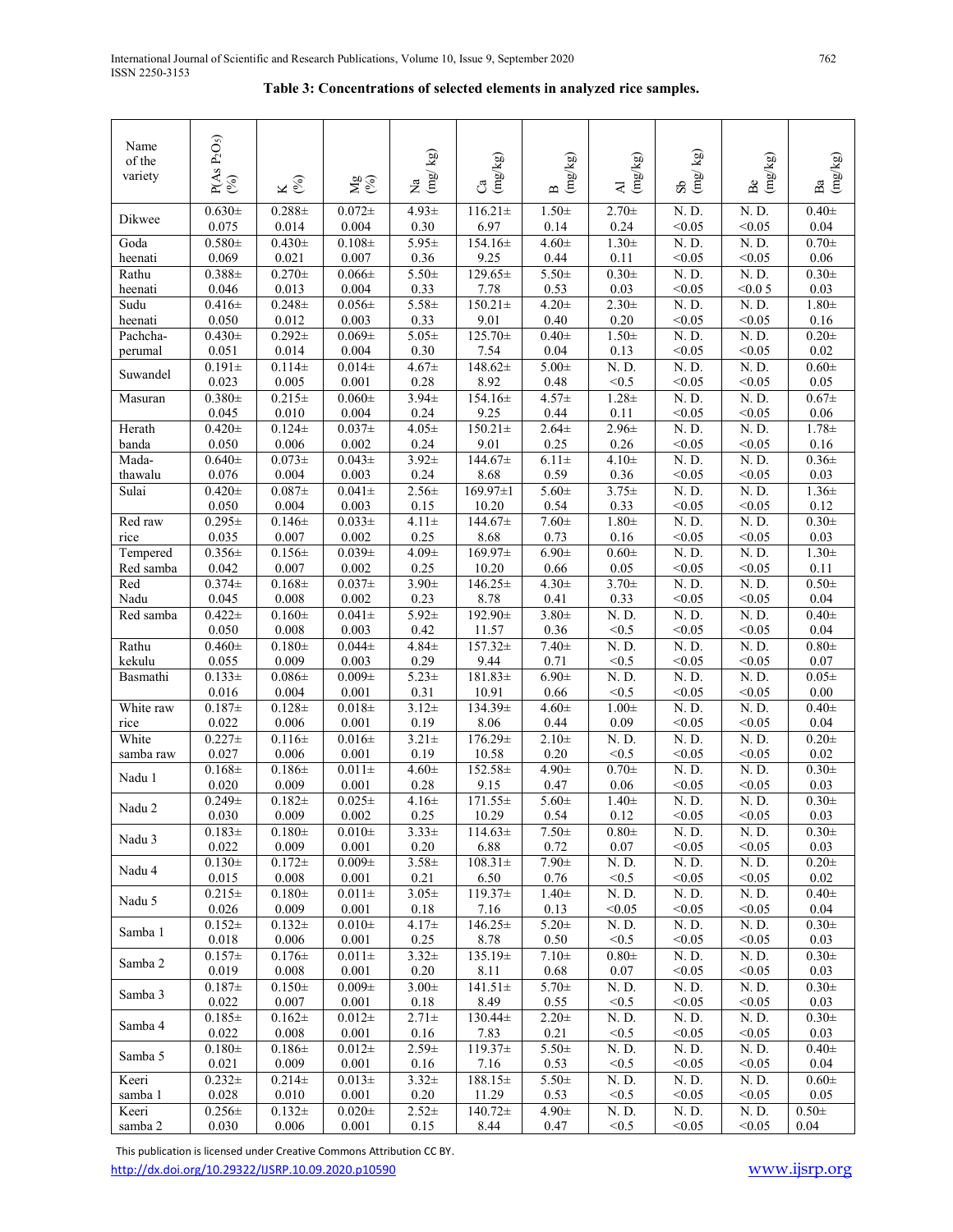| International Journal of Scientific and Research Publications, Volume 10, Issue 9, September 2020 | 763 |
|---------------------------------------------------------------------------------------------------|-----|
| ISSN 2250-3153                                                                                    |     |

| Name               | $\mathbf{k} \mathbf{g}$       | $\mathbf{k} \mathbf{g}$  | kg)                                          | $\mathbf{k}$ g)                             |                                                         |                                                             |                                    | $\mathbb{R}^N$        |                                                                           |                                           |                                                  |                    |                                       |
|--------------------|-------------------------------|--------------------------|----------------------------------------------|---------------------------------------------|---------------------------------------------------------|-------------------------------------------------------------|------------------------------------|-----------------------|---------------------------------------------------------------------------|-------------------------------------------|--------------------------------------------------|--------------------|---------------------------------------|
| of the<br>variety  | $\binom{1}{2}$<br>Ğ           | $\sum_{i=1}^{N}$         | $(\mathrm{mg}/% \mathrm{m})$<br>$\mathbb{H}$ | $\left(\frac{1}{2}\right)$<br>S             | $\frac{\text{Im}\mathbf{g}}{\text{Im} \mathbf{g}}$<br>Ξ | $\begin{pmatrix} \text{mg} \\ \text{kg} \end{pmatrix}$<br>් | $\lim_{x\to 0}$<br>$\mathbf{k}$ g) | $\binom{1}{2}$<br>As  | $\begin{smallmatrix} 6 \\ \text{mm} \\ \text{mm} \end{smallmatrix}$<br>kg | $(\mathrm{mg}/% \mathrm{m})$<br>Δo<br>kg) | $\frac{\text{Im}y}{\text{Im}y}$<br>$\mathcal{C}$ | $Hg \n(mg)$<br>kg) | $\frac{\text{(mg)}}{\text{kg}}$<br>ЪP |
| Dikwee             | N.D.<br>< 0.05                | 27.10<br>± 1.22          | 26.00<br>± 1.56                              | N. D.<br>< 0.05                             | N.D.<br>< 0.05                                          | $0.40+$<br>0.01                                             | $34.40 \pm$<br>1.65                | N.D.<br>< 0.05        | N. D.<br>< 0.05                                                           | $0.100 \pm$<br>0.003                      | N.D.<br>< 0.05                                   | N.D.<br>< 0.05     | N.D.<br>< 0.05                        |
| Goda               | N. D.                         | 31.40                    | 28.80                                        | N.D.                                        | N.D.                                                    | $0.40+$                                                     | $32.10+$                           | $0.100 \pm$           | N.D.                                                                      | N.D.                                      | N. D.                                            | N.D.               | N. D.                                 |
| heenati<br>Rathu   | < 0.05<br>N. D.               | ± 1.41<br>39.60          | ± 1.73<br>29.40                              | < 0.05<br>N. D.                             | < 0.05<br>N.D.                                          | 0.01<br>$1.00 \pm$                                          | 1.54<br>$46.30 \pm$                | 0.003<br>$0.100 \pm$  | < 0.05<br>N.D.                                                            | < 0.05<br>$0.200 \pm$                     | < 0.05<br>N.D.                                   | < 0.05<br>N.D.     | < 0.05<br>N. D.                       |
| heenati            | < 0.05                        | ± 1.78                   | ± 1.76                                       | < 0.05                                      | < 0.05                                                  | 0.03                                                        | 2.22                               | 0.003                 | < 0.05                                                                    | 0.006                                     | < 0.05                                           | < 0.05             | < 0.05                                |
| Sudu               | N. D.                         | 36.90                    | 26.30                                        | N.D.                                        | N.D.                                                    | $1.20 \pm$                                                  | $30.00 \pm$                        | N.D.                  | N.D.                                                                      | $0.400 \pm$                               | N.D.                                             | $0.100 \pm$        | N. D.                                 |
| heenati<br>Pachcha | < 0.05<br>N.D.                | ± 1.66<br>31.20          | ± 1.58<br>27.70                              | < 0.05<br>N.D.                              | < 0.05<br>N.D.                                          | 0.03<br>$0.90 +$                                            | 1.44<br>32.50±                     | < 0.05<br>$0.100 \pm$ | < 0.05<br>N.D.                                                            | 0.012<br>$0.200 \pm$                      | < 0.05<br>N. D.                                  | 0.003<br>N.D.      | < 0.05<br>N. D.                       |
| perumal            | < 0.05                        | ± 1.4                    | ± 1.66                                       | < 0.05                                      | < 0.05                                                  | 0.02                                                        | 1.56                               | 0.003                 | < 0.05                                                                    | 0.006                                     | < 0.05                                           | < 0.05             | < 0.05                                |
| Suwand-            | $0.200 \pm$                   | 26.30                    | 22.40                                        | N. D.                                       | N.D.                                                    | $1.20 \pm$                                                  | $35.10+$                           | $0.100 \pm$           | N.D.                                                                      | $0.300 \pm$                               | N.D.                                             | N.D.               | N. D.                                 |
| el<br>Masuran      | 0.008<br>N.D.                 | ± 1.18<br>31.43          | $\pm$ 1.34<br>28.75                          | < 0.05<br>N.D.                              | < 0.05<br>N.D.                                          | 0.03<br>$0.36\pm$                                           | 1.68<br>$24.14 \pm$                | 0.003<br>N. D.        | < 0.05<br>N.D.                                                            | 0.009<br>N. D.                            | < 0.05<br>N. D.                                  | < 0.05<br>N.D.     | < 0.05<br>N. D.                       |
|                    | < 0.05                        | ± 1.41                   | ± 1.73                                       | < 0.05                                      | < 0.05                                                  | 0.01                                                        | 1.16                               | < 0.05                | < 0.05                                                                    | < 0.05                                    | < 0.05                                           | < 0.05             | < 0.05                                |
| Herath<br>banda    | N. D.<br>< 0.05               | 35.56<br>$\pm$ 1.6       | 28.89                                        | $\overline{N}$ . $\overline{D}$ .<br>< 0.05 | N.D.<br>< 0.05                                          | $1.74+$<br>0.02                                             | $31.30 \pm$<br>1.5                 | N. D.<br>< 0.05       | N.D.<br>< 0.05                                                            | $0.386 \pm$<br>0.008                      | N. D.<br>< 0.05                                  | N.D.<br>< 0.05     | N. D.<br>< 0.05                       |
| Mada-              | N. D.                         | 27.17                    | ± 1.73<br>26.82                              | N. D.                                       | N.D.                                                    | $2.04\pm$                                                   | 33.30±                             | N. D.                 | N.D.                                                                      | $0.351 \pm$                               | N.D.                                             | N.D.               | N. D.                                 |
| thawalu            | < 0.05                        | ± 1.22                   | $\pm 1.61$                                   | < 0.05                                      | < 0.05                                                  | 0.03                                                        | 1.6                                | < 0.05                | < 0.05                                                                    | 0.007                                     | < 0.05                                           | < 0.05             | < 0.05                                |
| Sulai              | N. D.<br>< 0.05               | 30.88<br>± 1.39          | 28.24<br>± 1.69                              | $0.100 \pm$<br>0.003                        | $0.098 \pm$<br>0.003                                    | $1.94 +$<br>0.03                                            | 29.46±<br>1.41                     | N.D.<br>< 0.05        | N.D.<br>< 0.05                                                            | $0.325 \pm$<br>0.007                      | N. D.<br>< 0.05                                  | N.D.<br>< 0.05     | N. D.<br>< 0.05                       |
| Red raw            | N. D.                         | $7.60 \pm$               | $4.00 \pm$                                   | N.D.                                        | N.D.                                                    | $1.50 \pm$                                                  | $11.60 \pm$                        | N. D.                 | $\overline{N}$ . D.                                                       | $0.400 \pm$                               | N. D.                                            | N. D.              | N. D.                                 |
| rice               | < 0.05                        | 0.37                     | 0.12                                         | < 0.05                                      | < 0.05                                                  | 0.04                                                        | 0.56                               | < 0.05                | < 0.05                                                                    | 0.012                                     | < 0.05                                           | < 0.05             | < 0.05                                |
| Temper-<br>ed Red  | $0.090 \pm$                   | 10.90                    | $5.20 \pm$                                   | $0.100 \pm$                                 | $0.100 \pm$                                             | $1.30 \pm$                                                  | $14.20 \pm$                        | N. D.                 | N.D.                                                                      | $0.300\pm$                                | N. D.                                            | N.D.               | N. D.                                 |
| samba              | 0.004                         | $\pm 0.53$               | 0.16                                         | 0.004                                       | 0.004                                                   | 0.03                                                        | 0.68                               | < 0.05                | < 0.05                                                                    | 0.009                                     | < 0.05                                           | < 0.05             | < 0.05                                |
| Red                | N.D.                          | $9.70 \pm$               | $2.50 +$                                     | N. D.                                       | N.D.                                                    | $1.30+$                                                     | $14.10+$                           | N. D.                 | N.D.                                                                      | $0.300 \pm$                               | N.D.                                             | N.D.               | N. D.                                 |
| Nadu<br>Red        | < 0.05<br>$\overline{N}$ . D. | 0.48<br>17.30            | 0.08<br>$5.50 \pm$                           | < 0.05<br>$\overline{N}$ . D.               | < 0.05<br>N.D.                                          | 0.03<br>$2.00 \pm$                                          | 0.68<br>19.00±                     | < 0.05<br>N. D.       | < 0.05<br>N.D.                                                            | 0.009<br>$0.400 \pm$                      | < 0.05<br>$\overline{N}$ . D.                    | < 0.05<br>N.D.     | < 0.05<br>N. D.                       |
| samba              | < 0.05                        | $\pm\,0.78$              | 0.17                                         | < 0.05                                      | < 0.05                                                  | 0.05                                                        | 0.91                               | < 0.05                | < 0.05                                                                    | 0.012                                     | < 0.05                                           | < 0.05             | < 0.05                                |
| Rathu              | N.D.                          | 12.20                    | $3.20 \pm$                                   | $0.100 \pm$                                 | $0.100 \pm$                                             | $1.60 \pm$                                                  | $16.00 \pm$                        | N.D.                  | N.D.                                                                      | $0.500 \pm$                               | N.D.                                             | N.D.               | N. D.                                 |
| kekulu<br>Basmat-  | < 0.05<br>$0.200 \pm$         | $\pm 0.55$<br>$3.10 \pm$ | 0.10<br>$4.40 \pm$                           | 0.004<br>N.D.                               | 0.004<br>N.D.                                           | 0.04<br>$1.40 \pm$                                          | 0.77<br>$13.50 \pm$                | < 0.05<br>N. D.       | < 0.05<br>N.D.                                                            | 0.015<br>$0.400 \pm$                      | < 0.05<br>N. D.                                  | < 0.05<br>N.D.     | < 0.05<br>N. D.                       |
| hi                 | 0.008                         | 0.15                     | 0.13                                         | < 0.05                                      | < 0.05                                                  | 0.04                                                        | 0.65                               | < 0.05                | < 0.05                                                                    | 0.012                                     | < 0.05                                           | < 0.05             | < 0.05                                |
| White<br>Raw rice  | N.D.<br>< 0.05                | $7.50 \pm$<br>0.37       | $2.20 +$<br>0.07                             | N. D.<br>< 0.05                             | N.D.<br>< 0.05                                          | $1.50 \pm$<br>0.04                                          | 14.90±<br>0.72                     | N.D.<br>< 0.05        | N. D.<br>< 0.05                                                           | $0.300 \pm$<br>0.009                      | N.D.<br>< 0.05                                   | N.D.<br>< 0.05     | N.D.<br>< 0.05                        |
| White              |                               |                          |                                              |                                             |                                                         |                                                             |                                    |                       |                                                                           |                                           |                                                  |                    |                                       |
| samba              | N. D.<br>< 0.05               | $8.10 \pm$<br>0.40       | $1.30 \pm$<br>0.04                           | N. D.<br>< 0.05                             | N.D.<br>< 0.05                                          | $1.50 \pm$<br>0.04                                          | $14.70 \pm$<br>0.71                | N. D.<br>< 0.05       | N.D.<br>< 0.05                                                            | $0.400 \pm$<br>0.012                      | N.D.<br>< 0.05                                   | N. D.<br>< 0.05    | N. D.<br>< 0.05                       |
| raw                | N.D.                          | $3.00 \pm$               | $0.70 \pm$                                   | N. D.                                       | N.D.                                                    | $1.30 \pm$                                                  | $12.50+$                           | N. D.                 | N.D.                                                                      | $0.300 \pm$                               | N.D.                                             | N.D.               | N. D.                                 |
| Nadu 1             | < 0.05                        | 0.15                     | 0.02                                         | < 0.05                                      | < 0.05                                                  | 0.03                                                        | 0.6                                | < 0.05                | < 0.05                                                                    | 0.009                                     | < 0.05                                           | < 0.05             | < 0.05                                |
| Nadu 2             | N.D.                          | $5.60 \pm$               | $2.50 \pm$                                   | N.D.                                        | N.D.                                                    | $1.60 \pm$                                                  | $13.30 \pm$                        | N. D.                 | N.D.                                                                      | $0.300 \pm$                               | N. D.                                            | N.D.               | N. D.                                 |
|                    | < 0.05<br>N. D.               | 0.27<br>$3.00 \pm$       | 0.08<br>$1.20 \pm$                           | $0.05$<br>N. D.                             | < 0.05<br>N. D.                                         | 0.04<br>$1.30 \pm$                                          | 0.64<br>$12.50 \pm$                | < 0.05<br>N.D.        | < 0.05<br>N. D.                                                           | 0.009<br>$0.300 \pm$                      | $0.05$<br>N. D.                                  | < 0.05<br>N. D.    | < 0.05<br>N. D.                       |
| Nadu 3             | < 0.05                        | 0.15                     | 0.04                                         | < 0.05                                      | < 0.05                                                  | 0.03                                                        | 0.6                                | < 0.05                | < 0.05                                                                    | 0.009                                     | < 0.05                                           | < 0.05             | < 0.05                                |
| Nadu 4             | $\overline{N}$ . D.<br>< 0.05 | $2.90 \pm$<br>0.14       | $1.50 \pm$<br>0.05                           | N.D.<br>< 0.05                              | N.D.<br>< 0.05                                          | $1.60 \pm$<br>0.04                                          | $12.70 \pm$<br>0.61                | N. D.<br>< 0.05       | N.D.<br>< 0.05                                                            | $0.400 \pm$<br>0.012                      | N. D.<br>< 0.05                                  | N.D.<br>< 0.05     | N. D.<br>< 0.05                       |
|                    | $\overline{N}$ . D.           | $4.10 \pm$               | $1.40 \pm$                                   | $\overline{N}$ . D.                         | N.D.                                                    | $1.30 \pm$                                                  | $13.10+$                           | N. D.                 | N. D.                                                                     | $0.400 \pm$                               | N. D.                                            | N.D.               | $\overline{N}$ . D.                   |
| Nadu 5             | < 0.05                        | 0.02                     | 0.04                                         | < 0.05                                      | < 0.05                                                  | 0.03                                                        | 0.63                               | < 0.05                | < 0.05                                                                    | 0.012                                     | < 0.05                                           | < 0.05             | < 0.05                                |
| Samba 1            | N.D.<br>< 0.05                | $2.90 \pm$<br>0.14       | $1.50 \pm$<br>0.05                           | N. D.<br>< 0.05                             | N.D.<br>< 0.05                                          | $1.60 \pm$<br>0.04                                          | $12.20 \pm$<br>0.59                | N. D.<br>< 0.05       | N.D.<br>< 0.05                                                            | $0.300 \pm$<br>0.009                      | N.D.<br>< 0.05                                   | N.D.<br>< 0.05     | N. D.<br>< 0.05                       |
| Samba 2            | N.D.                          | $3.10 \pm$               | $0.90 \pm$                                   | N.D.                                        | N.D.                                                    | $1.00\pm$                                                   | $12.70 \pm$                        | N. D.                 | N.D.                                                                      | $0.400 \pm$                               | N. D.                                            | N.D.               | N.D.                                  |
|                    | < 0.05                        | 0.15                     | 0.03                                         | < 0.05                                      | < 0.05                                                  | 0.03                                                        | 0.61                               | < 0.05                | < 0.05                                                                    | 0.012                                     | < 0.05                                           | < 0.05             | < 0.05                                |
| Samba 3            | N.D.<br>< 0.05                | $2.60 \pm$<br>0.13       | $1.40 \pm$<br>0.04                           | $\overline{N}$ . D.<br>< 0.05               | N.D.<br>< 0.05                                          | $1.00\pm$<br>0.03                                           | $12.40 \pm$<br>$0.6\,$             | N. D.<br>< 0.05       | N.D.<br>< 0.05                                                            | $0.300 \pm$<br>0.009                      | N. D.<br>< 0.05                                  | N.D.<br>< 0.05     | $\overline{N}$ . D.<br>< 0.05         |
| Samba 4            | N.D.                          | $3.90 \pm$               | $2.20 \pm$                                   | N.D.                                        | N.D.                                                    | $1.50 \pm$                                                  | $12.90 \pm$                        | N. D.                 | N.D.                                                                      | $0.300 \pm$                               | N. D.                                            | N.D.               | N. D.                                 |
|                    | < 0.05                        | 0.19                     | 0.07                                         | < 0.05                                      | < 0.05                                                  | 0.04                                                        | 0.62                               | < 0.05                | < 0.05                                                                    | 0.009                                     | < 0.05                                           | < 0.05             | < 0.05                                |
| Samba 5            | N. D.<br>< 0.05               | $4.40 \pm$<br>0.22       | $0.90 \pm$<br>0.03                           | N.D.<br>< 0.05                              | N.D.<br>< 0.05                                          | $1.20 \pm$<br>0.03                                          | $14.40 \pm$<br>0.69                | N. D.<br>< 0.05       | N.D.<br>< 0.05                                                            | $0.400 \pm$<br>0.012                      | N. D.<br>< 0.05                                  | N.D.<br>< 0.05     | N. D.<br>< 0.05                       |
| Keeri              | $\overline{N}$ . D.           | $4.70 \pm$               | $1.00 \pm$                                   | N. D.                                       | N.D.                                                    | $1.40 \pm$                                                  | 13.00±                             | N. D.                 | N.D.                                                                      | $0.300 \pm$                               | N. D.                                            | N.D.               | N.D.                                  |
| samba 1<br>Keeri   | < 0.05<br>$N.$ $D.$           | 0.23<br>$2.10 \pm$       | 0.03<br>$1.20 \pm$                           | < 0.05<br>N. D.                             | < 0.05<br>N.D.                                          | 0.04<br>$1.70 \pm$                                          | 0.62<br>$16.20 \pm$                | < 0.05<br>N. D.       | < 0.05<br>N.D.                                                            | 0.009<br>$0.500 \pm$                      | < 0.05<br>N. D.                                  | < 0.05             | < 0.05<br>N. D.                       |
| $\mbox{samba}$ 2   | < 0.05                        | 0.10                     | 0.04                                         | < 0.05                                      | < 0.05                                                  | 0.04                                                        | 0.78                               | < 0.05                | < 0.05                                                                    | 0.015                                     | < 0.05                                           | N.D.<br>< 0.05     | < 0.05                                |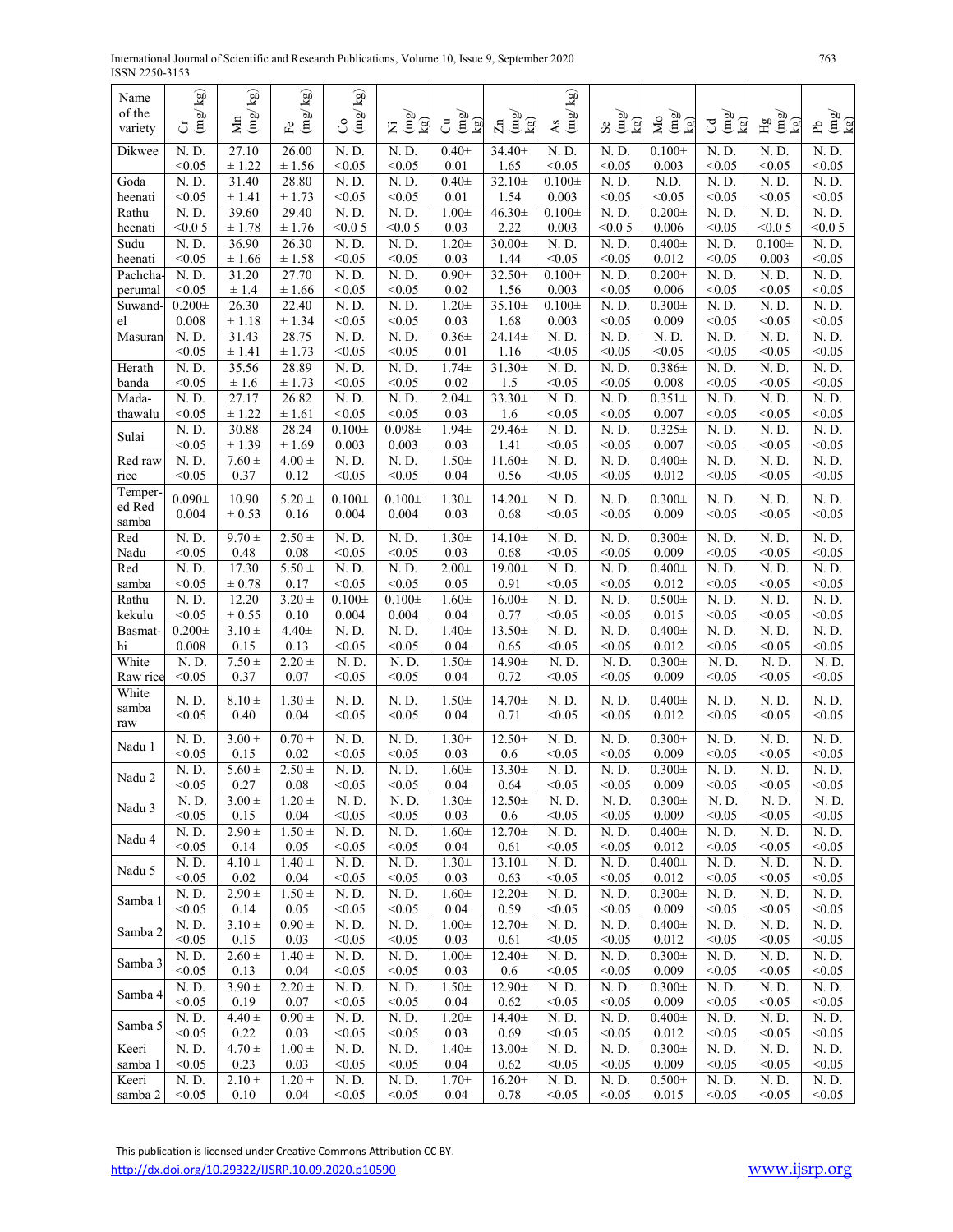

**Figure 1. Score plot for the principle compound analysis of mineral composition of traditional and branded rice samples.**



**Figure 2. Biplot for the principle compound analysis of mineral composition of traditional and branded rice samples.**

given by WHO/ FAO guideline of As in rice[8]. The maximum concentration of Hg of analyzed rice samples was same to the maximum permissible limit in rice given by WHO/ FAO guideline of Hg in rice which was 0.1 mg/ kg. Concentrations of Be, Sb, Cd, Se and Pb were lower than the limit of quantification (LoQ) of the test method which was 0.05 mg/ kg for each element.

Significant differences ( $p \le 0.05$ ) were observed in the content of P as P2O5, Na, Mg, Ba, Mn, Fe, Zn of traditional and branded rice varieties. There were no any significant differences ( $p \le 0.05$ ) the content of K, Ca, B and Cu of traditional and branded rice varieties. As the same way, there were significant differences ( $p \le 0.05$ ) between the content of P as P<sub>2</sub>O<sub>5</sub>, Na, Mg, Ba, Mn, Fe and Zn of pigmented and non – pigmented varieties. There were no any significant differences ( $p \le 0.05$ ) the content of K, Ca, B and Cu of pigmented and non- pigmented rice varieties. In the figures 1 and 2, it is noted that the most of the traditional rice varieties and minerals are mapped on the area with positive loading in the first component (PC1). In other words, traditional rice varieties are associated with higher mineral concentrations

 This publication is licensed under Creative Commons Attribution CC BY. http://dx.doi.org/10.29322/IJSRP.10.09.2020.p10590 www.ijsrp.org



**Figure 3. Score plot for the principle compound analysis of mineral composition of pigmented and non- pigmented rice samples.**



**Figure 4. Biplot for the principle compound analysis of mineral composition of pigmented and non- pigmented rice samples.**

than the branded rice varieties. In the figures3 and 4, it is noted that the most of the pigmented rice varieties and minerals are mapped on the area with positive loading in the first component (PC1). In other words, pigmented rice varieties are associated with higher mineral concentrations than the nonpigmented rice varieties.

The levels of micronutrients in rice including Fe, Mn and Zn can be decreased due to usage of different steps in the post production of rice such as milling or polishing, and parboiling[9]. Fe, Mn and Zn are localized in different parts of rice grains being concentrated in the aleurone, embryo and endosperm. With the removal of aleurone and embryo during milling or polishing process, Fe, Mn and Zn contents in rice grains are reduced [10]. Fe and Zn deficiencies are the most common micronutrient deficiencies in humans around the world. Rice is used as the main staple food in the most of Asian countries, improving iron and zinc content and bioavailability in rice grains is the most effective way to solve this problem. As reported data in United States Department of Agriculture (USDA), white, long- grain, raw rice contains